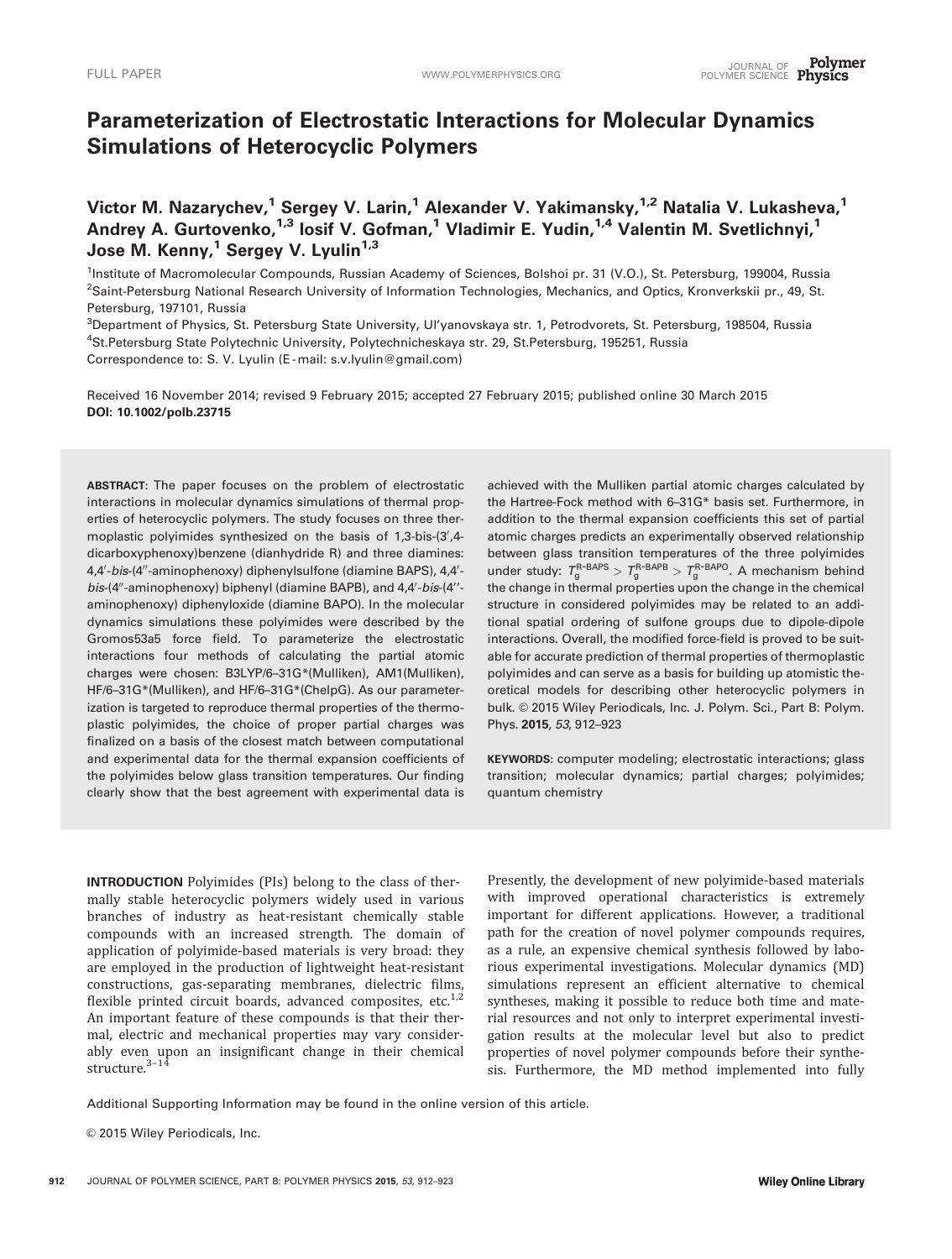atomic models allows the effect of slight changes in the chemical structure of bulk PIs to be taken into account in order to optimize the performance of polyimide-based materials.<sup>15-26</sup>

Prior to MD investigations of polymer physical properties, potential functions of all interatomic interactions in the system under investigation, i.e., its "force field," should be defined. In a general case, the "force field" includes descriptions of both covalent (chemical bonds, bond angles, torsion angles) and noncovalent (excluded volume and electrostatic) interactions. Accounting for long-range electrostatic interactions (EI), which reproduce various quantum effects at the classical description level for neutral systems, is the most resource-intensive approach. Interatomic EI are usually described by Coulomb potential with certain effective partial charges assigned to all atoms, characterizing molecular electron density localizations.

Since partial atomic charge values cannot be measured experimentally and are, therefore, calculated by quantumchemical methods, a correct parameterization of EI is nowadays one of the main problems of computer simulations. At the same time, these methods, based mainly on numerical solutions of the multielectron Schrödinger equation, involve many approximations and/or initial parameters and suffer from drawbacks of any computational procedure: the calculation results are strongly dependent on fine details of the calculation method.27,28 Therefore, for an adequate presentation of EI in computer simulations, it is crucially important to define correctly the calculation method for partial atomic charges which would make it possible to reproduce accurately the polymer characteristics.

Computer simulations of such polymers as polyethylene, polystyrene, etc., which are less polar than heterocyclic polymers, are commonly performed with no account for EI.<sup>29,30</sup> This is caused by the fact that partial charges of carbon and hydrogen atoms in these polymers are rather low, and the contribution from EI to the system potential energy is negligible. However, the presence of heteroatoms (oxygen, nitrogen, sulfur) with higher values of partial charges in the structure of the thermally stable PIs makes necessary the account for EI. It was shown by us ear $lier<sup>31-33</sup>$  that EI are essential for PIs containing sulfone groups, and they may be responsible for an improvement of the polyimide thermal properties. Most papers devoted to simulations of heat-resistant PIs that take into account EI may be divided into two groups. In the first group, encoded (licensed) force fields with fixed values of partial atomic charges are used. For instance, an encoded force field Compass within the commercial Materials Studio package is often used for MD studies of diffusion of small molecules through polyimide films. $21-23$  In these works, the initial configuration is generated by means of the Amorphous Cell module, applying the stochastic Monte-Carlo method that may give rise to some structural artifacts such as overlaps and entanglements between heterocycles and aromatic rings.<sup>31-35</sup>

However, as it was shown earlier $31$  the reproduction of the experimental density value in simulations does not ensure that the system is equilibrated. Characteristic density relaxation times for PIs under study do not exceed 10 ns.<sup>36</sup> However, in order to equilibrate PI R-BAPS with a polymerization degree  $N_p = 8$ , even at high temperature around 600 K, simulations on a microsecond scale are required, corresponding to displacements of the center of masses of an individual macromolecule to distances comparable to its own sizes. $31$ These simulation times are nowadays inaccessible for studies of systems, consisting of tens of thousands atoms by means of the Materials Studio package. Moreover, the room temperature density of a polymer sample prepared by cooling from the melt depends on the cooling rate, and may, therefore, differ from experimental values even in the equilibrium system.31,32,36

In the approach reported in the second group of papers, EI are parameterized by means of quantum-chemical calculations. However, we would like to emphasize that any force field based on classical mechanics is inherently semiempirical and may only validated by a direct comparison with a limited set of experimental data obtained, as a rule, for rather small molecules.<sup>37</sup> If a selected force field is further used for polymers with recalculated EIs, one should, in principle, reevaluate the quality of the chosen force filed for the system under consideration based, again, on a direct experimental validation. This means that some parameters of the original force field might need to be readjusted for the particular system. Instead of that, many authors use high-level quantum chemical calculations (e.g., MP2) to recalculate partial charges for a new molecule, inserting them further in the chosen force field with neither a recalculation of other force field parameters nor a proper experimental validation. The main idea of our study is an attempt to check whether the better quantum chemical methods for calculations of partial atomic charges provide the better reproduction of thermal properties for the studied set of thermoplastic PIs with close chemical structures among them.

In a number of studies, thermal properties of PIs are simulated $15-17$  with the use of force fields of the TRIPOS fam $ily.<sup>38,39</sup>$  For each individual compound, the values of partial atomic charges are calculated by density functional theory (DFT) or Hartree-Fock (ab initio) methods. The initial sample configuration is generated in these works by means of a modified Monte-Carlo method. During the equilibration, not exceeding tens of nanoseconds, the reproduction of the experimental polymer density value was attempted.

In this work, we have used quantum-chemical calculations to parameterize EI within force field. The parameterization result is validated if experimental values of thermal characteristics are reproduced by computer simulations of the PIs under study. To this aim, a multiscale computer simulation was performed, consisting of quantum-chemical calculations and atomistic molecular dynamics over a microsecond timescale. Four quantum-chemical methods for calculations of partial atomic charge values were selected in order to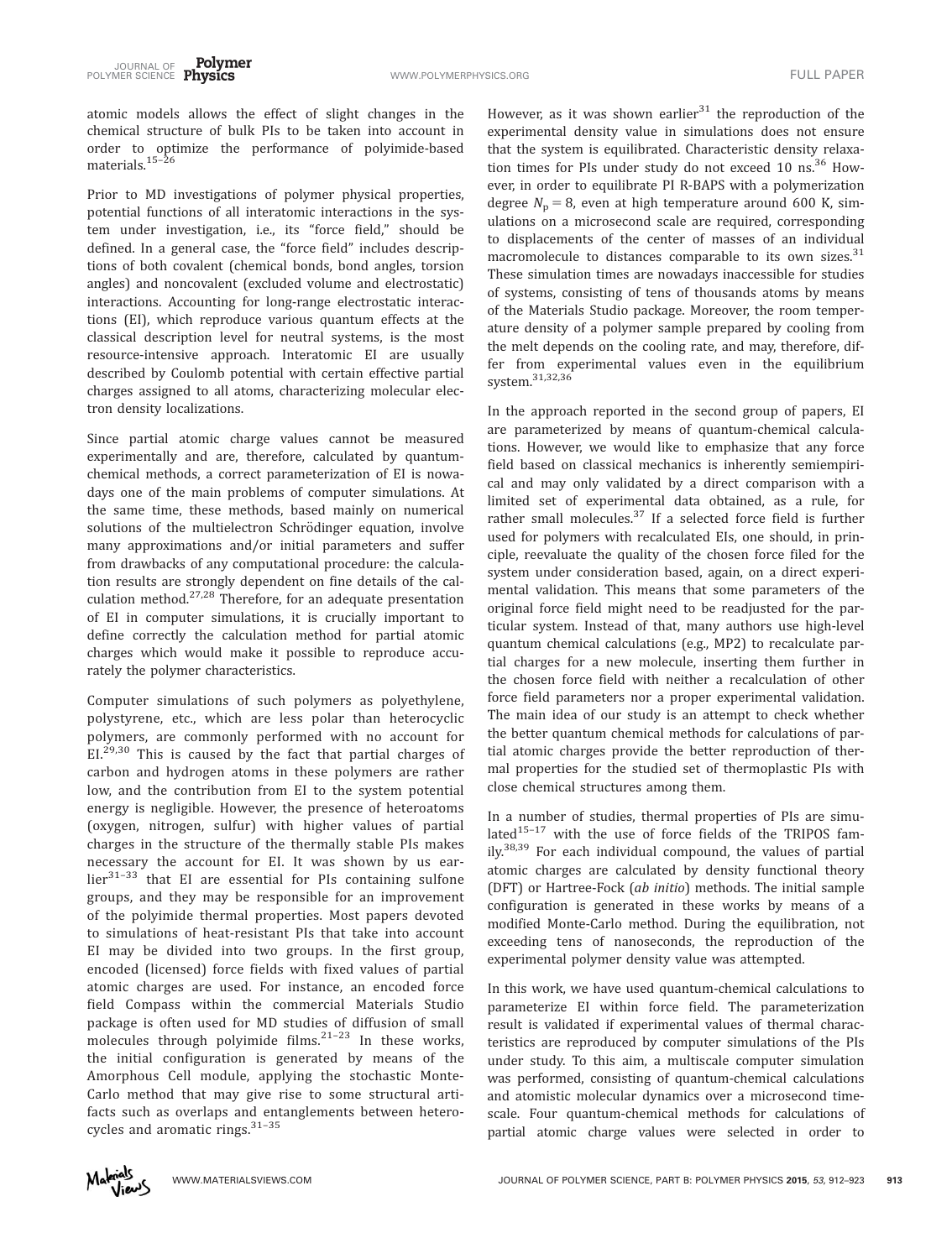

FIGURE 1 Chemical structures of the studied PIs: (a) R-BAPS, (b) R-BAPB, (c) R-BAPO.

parameterize further EI within the atomistic molecular dynamics approach. Reliabilities of parameterizations with partial atomic charge values calculated by means of the selected methods were estimated via a comparison of experimental and calculated thermal characteristics of the studied heterocyclic polymers. The computer MD simulation was carried out using the Gromacs package<sup>40,41</sup> with the Gromos53a5 force field<sup>37</sup> that proved to be successful upon investigations of thermal properties of heterocyclic polymers.<sup>31-36</sup>

The paper is organized as follows. In the first part, thermoplastic PIs are discussed, and the necessity to study the chemical structure effects on their thermal properties is substantiated. In the second part, the experimental procedure used to measure thermal properties of PIs is described. After that, the methodology of computer simulation is described; it includes calculation of partial atomic charges for the parameterization of EI and simulation of primary thermal properties (glass transition temperature,  $T_{\rm g}$ , and thermal expansion coefficient, CTE) using atomistic models. Then, the obtained results are compared and discussed. Finally, the main conclusions are claimed and some practical recommendations are suggested with respect to studies of thermal properties of heterocyclic polymers.

# INVESTIGATION OBJECTS

Modern chemical synthesis methods make it possible to obtain PIs, combining thermoplasticity with high  $T_g$  values. For example, the synthesis of thermoplastic PIs based on 1,3-bis-(3',4-dicarboxyphenoxy)benzene (dianhydride R) and two diamines: 4,4'-bis-(4''-aminophenoxy)diphenylsulfone (diamine BAPS) [Fig. 1(a)] and 4,4'-bis-(4''-aminophenoxy) biphenyl—(diamine BAPB) [Fig. 1(b)] has been widely reported.9–11

The presence of the sulfone group in the diamine component of polyimide R-BAPS leads to an increase in its  $T_g$  value by 14 K as compared with R-BAPB.<sup>36</sup> Even more pronounced variations of thermal properties are observed for commercial EXTEMTM and ULTEM<sup>TM</sup> PIs (SABIC Innovative Plastics):<sup>22,42-45</sup> replacing the diphenylsulfone (DPS) fragment for a meta-phenylene moiety in the diamine component leads to about 40 K increase in the  $T_{\rm g}$  value of  ${\rm EXTEM}^{\rm TM}$  compared with that of ULTEM $^{\rm TM}$ .  $^{44,45}$ 

Changes in the glass transition temperature of PIs upon variations of their chemical structure may be attributed to two factors: differing flexibilities of repeating units of PIs and possible contributions from dipole-dipole interactions, particularly those caused in our case by polar sulfone groups. Using the virtual bond formalism under the free-rotation approximation, persistent lengths of R-BAPS and R-BAPB PIs were earlier estimated to be 0.99 and 1.32 nm, respectively.<sup>36</sup> A decrease in the persistent length value should give rise to an increase of the polymer chain flexibility and, hence, to a reduction in the  $T_g$  value. However, this conclusion contradicts the earlier obtained experimental relation of  $T_g$  values:  $T_{\rm g}^{\rm R\text{-}BAPS} > T_{\rm g}^{\rm R\text{-}BAPS}.$ 

In order to establish the mechanism behind the observed changes in the thermal properties of PIs, we investigated the effects of the aforementioned possible contributions (variations in the polymer chain flexibility and changes in dipoledipole interactions upon inserting sulfone group into the diamine fragment). Thus, replacing oxygen atom for sulfone group in the repeat unit of R-BAPS PI reduces dipole-dipole interactions, causing no significant influence on the polymer chain flexibility. Therefore, it was suggested to simulate the thermal properties of a novel PI R-BAPO (based on dianhydride R and diamine 4,4'-bis-(4''-aminophenoxy)diphenyloxide), Figure 1(c), which was further synthesized and studied experimentally. Its flexibility was estimated in our earlier study.<sup>34</sup> The average persistent length value for a freely jointed chain model of the R-BAPO amounted to  ${\sim}1.17$  nm that is close to the corresponding value for R-BAPS.

Thus, comparing the simulation results for R-BAPB and R-BAPO PIs, containing no polar sulfone groups, would allow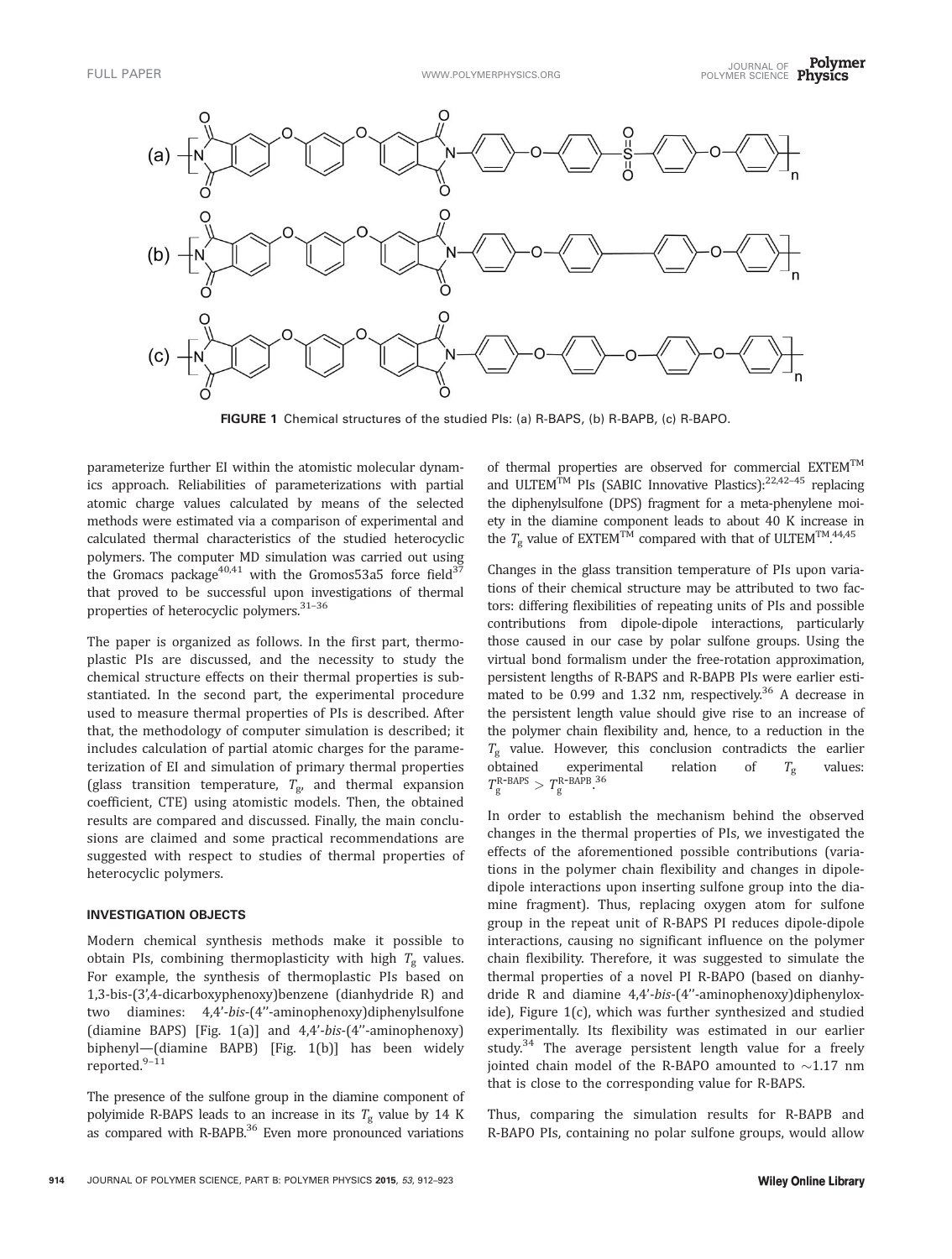us to study the chain flexibility effects on the thermal properties of PIs. On the other hand, comparing the thermal properties of R-BAPO and R-BAPS PIs would make it possible to establish the role of the electrostatic interactions.

## METHODS

As it was mentioned above in the Introduction, a correct account for EI within atomistic force fields in the MD method is, nowadays, a nontrivial task due to the impossibility of a direct comparison of calculated partial atomic charges with experimental data.27,28 Partial atomic charges are calculated by means of quantum-chemical methods from electronic orbital populations or electrostatic surface potential  $(ESP)^{27,28}$  and used further in MD force fields.<sup>14-18</sup>

# Parametrization of EI in Atomistic MD Simulation

To parameterize EI in molecular dynamics simulation we used 4 different methods to calculate partial charges: B3LYP/6–31G\*(Mulliken), AM1(Mulliken), HF/6–31G\*(Mulliken), and HF/6–31G\*(ChelpG); the methods differ in both the level of theory and the method of analysis of the electron density distribution. The presence of the sulfone group in the diamine fragment of the repeat unit of PI R-BAPS may be the main reason of changes in its thermal characteristics compared with the other two PIs. Calculated partial charges for sulfur and oxygen atoms in the sulfone group differ significantly for all considered methods.

We did not use highly accurate configuration interactions and coupled clusters methods<sup>27,28</sup> as their application for calculations of partial atomic charges of our targets (repeat units of the studied PIs) is presently inaccessible due to formidably high computation facilities required to simulate systems of  $\sim$ 90 atoms at so difficult to implement theoretical approach.

In addition to three methods chosen for the calculation of partial atomic charges with the use of the Mulliken approach, the method HF/6–31G\*(ChelpG) was also considered. The method ChelpG defines partial atomic charges based on the calculated electrostatic potential, and in this respect, it is similar to the method RESP widely used to parameterize EI. Thus, including the HF/6–31G\* (ChelpG) method for the parameterization of EI would elucidate the effect of the approach used for the electron density distribution analysis (ChelpG vs. Mulliken) on the polymer thermal characteristics determined by the MD simulation method.

To parameterize EI, partial atomic charge values were calculated for all PIs under study, R-BAPS, R-BAPB, and R-BAPO, with the use of four methods mentioned above. The calculations were performed for dimeric fragments of these PIs, consisting of 172, 166, and 168 atoms for R-BAPS, R-BAPB, and R-BAPO, respectively. Geometry of these dimeric fragments was optimized for several initial configurations (up to three configurations, depending on the method of calculation of partial atomic charges). The lowest energy configurations

were used for calculations of atomic charges for all three studied PIs by the methods HF/6–31G\*(Mulliken), HF/6– 31G\*(ChelpG), AM1(Mulliken), using Gaussian 09W46 program package, and B3LYP/6–31G\* (Mulliken), using Turbomole program.<sup>47</sup> Additionally, partial atomic charges for the PI R-BAPS were calculated by the method HF/6–31G\*(Mulliken), 31,32,35 using Firefly PC Gamess program package. <sup>48</sup> Gaussian09W and Firefly programs gave similar results for atomic charges at sulfur and oxygen atoms in the sulfone group. Therefore, EI for the PI R-BAPS were parameterized with the charges calculated by the program Firefly PC Gamess for a consistency with the approach used in our previous papers.<sup>31,32,35</sup>

We would like to emphasize that calculations of partial charges in vacuum do not correspond completely to the experimental conditions due to the difference in the dielectric permittivity value. Moreover, using the calculated partial charges at a classical mechanics level in any case represents a rather rough approximation to real interactions. Disadvantages of quantum chemical methods are often related to an incorrect treatment of dispersion interactions, corresponding to the excluded volume interactions at the classical level and torsional potentials (the influence of electrostatic interactions on the torsional angles distribution is discussed below). Therefore, the parameterization of electrostatic interactions should be considered as a semi-empirical approach. In this case, partial charges calculated in vacuum (in gas phase) may serve as a first approximation if systems under considerations are not characterized by relatively strong specific interactions with their surroundings. Moreover, in considered polyimide, such specific interactions are not too essential.

Upon the "transfer" of partial atomic charge values into the force field, partial charges of hydrogen atoms, terminating the dimeric chain fragments, were divided equally between carbon atoms of heterocycles and aromatic rings arranged at both ends of the repeating unit.

# ATOMISTIC MD WITH THE ACCOUNT FOR ELECTROSTATIC INTERACTIONS

### Computer Model

The procedure for building an equilibrium sample state was described in details earlier. $31-36$  Computer simulations were performed with the Gromos53a5 force field $37$  implemented into the program package Gromacs. $40,41$  The procedure of building the initial system configuration consisted of several steps. First, 27 partially folded polymer chains with the degree of polymerization  $N_p = 8$ , corresponding to the polymer regime onset<sup>31–36</sup> were placed randomly into a cubic cell in a way to avoid overlaps with each other,  $31,32$  and the compression and annealing procedure was applied. $31-36$  The system equilibration was conducted at temperature 800 K with the simulation time step of 1 fs. This set of parameters has been already successfully used for similar simulations. The inclusion of EI results in a sharp decrease of the mobility of

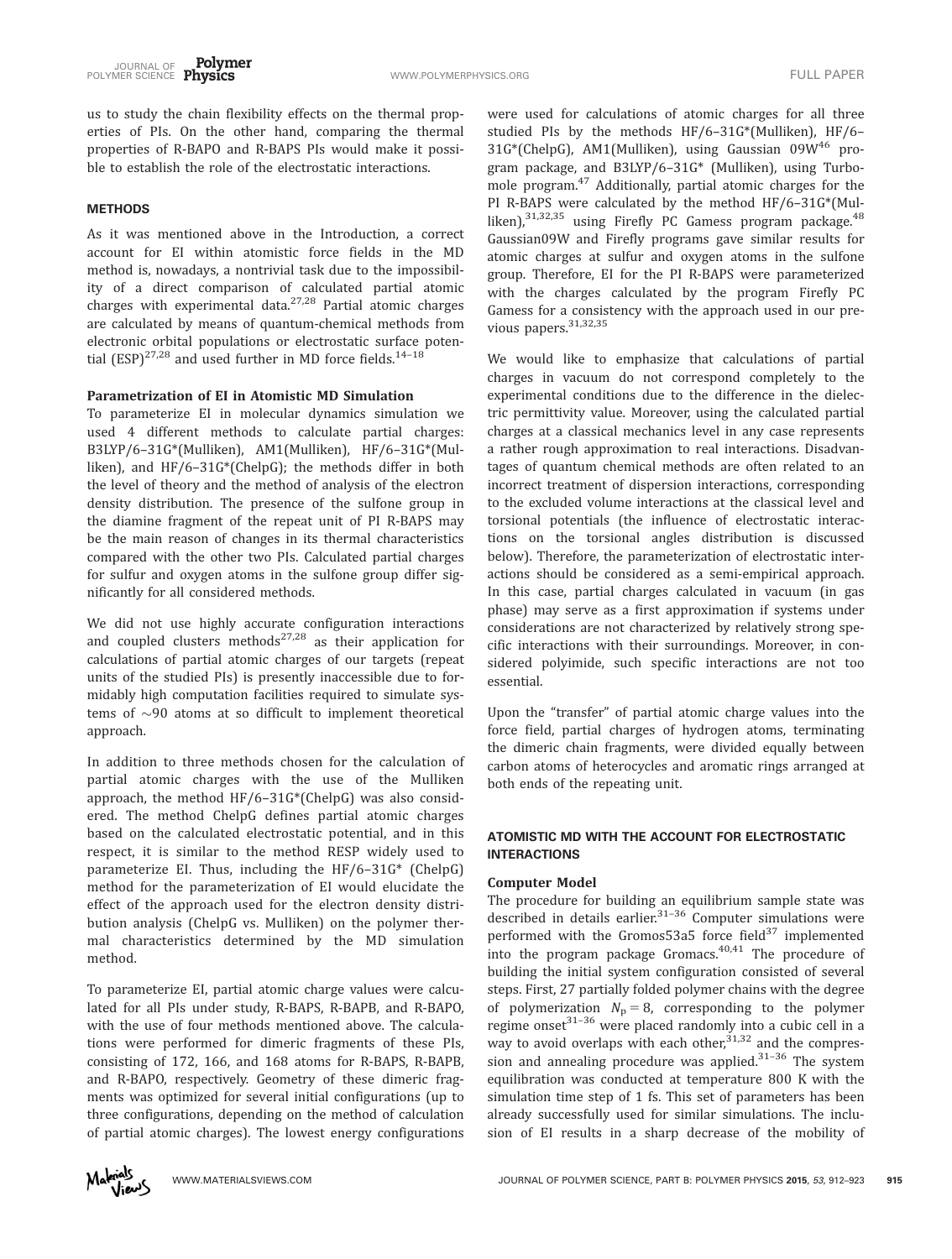polymer chains even at high temperatures ( $\sim$ 600 K): times required for a displacement of their centers of masses to distances comparable to their own sizes amount to  ${\sim}100$  µs. $^{31,32}$ Therefore, the initial samples were equilibrated in the absence of  $EI^{31}$  However, it was shown earlier that, even in this case, simulations should be performed over microsecond timescales<sup>31</sup> (one simulation of such a system for 1  $\mu$ s requires about 3 weeks of a continuous work of 64 processors of the supercomputer "Lomonosov").

The samples under investigation were equilibrated using a preliminary simulation of 2  $\mu$ s at the temperature 800 K. The equilibration time at this temperature exceeds several times the diffusion time of the center of masses of individual polyimide chain to distances comparable to its own dimensions characterized by the gyration radius. The system was considered to be equilibrated when average values of the gyration radius for individual polymer chains leveled off. $31-35$  Once the equilibrium was reached, a basic 1 µs simulation was performed, instantaneous configurations of the system being saved every 100 ns. The selected 11 instantaneous states were used as initial states for calculation of thermal properties.

# Calculations of CTE and  $T_g$  Values Experimental Measurements of CTE and  $T_g$  Values

All details of chemical synthesis of PI R-BAPO can be found in Supporting Information.

CTE values were determined by means of the following approach. Initially, linear thermal expansion coefficients (LCTE) were measured by the method of linear dilatometry, using a TMA 402 F3 Hyperion (NETZSCH, Germany) thermomechanical analyzer. A cylindrical sample was first cooled down to 223 R, then heated up to 438 R with the heating rate 5 R/min, and cooled again down to 303 R. During the tests, variations of the sample length caused by the indicated temperature changes were measured. The temperature dependence of the volumetric thermal expansion coefficient CTE were recalculated from the experimental LCTE values as described in ref. 32.

The  $T_g$  values for the three PIs under study in this work were calculated using two experimental techniques: dynamic mechanical analysis (DMA) and differential scanning calorimetry (DSC). In order to determine  $T_{\rm g}$  by means of DMA, temperature dependences of the dynamic storage modulus, E', and loss modulus,  $E''$ , were measured in the temperature range 303 to 623 R on a DMA 242 C/1/F (NETZSCH, Germany), straining film samples with frequency 1 Hz and deformation amplitude 0.1%. The  $T_{\rm g}$  values were estimated from peak temperatures for  $E''$  or mechanical loss tangent (tg $\delta$ ) measured at a heating rate of 5 K/min. Glass transition temperatures of R-BAPS, R-BAPB, and R-BAPO film samples with a weight 3 to 4 mg were determined on a DSC 204 F1 Phoenix calorimeter (NETZSCH, Germany) under argon atmosphere with a heating rate of 5 K/min. The  $T_{\rm g}$  value was determined as the inflexion point on the thermogram (Fig. 7S, Supporting Information).

# Calculations of CTE and  $T_g$  Values in MD Simulation

Before the cooling procedure, the simulations of the 11 samples of each polymer were continued for more than  $100 \text{ ns}^{31,32}$  with the use of the four selected sets of partial atomic charges (Tables 1S–3S in Supporting Information), EI being taken into account by means of the Particle Mesh Ewald (PME) method.<sup>31,32,35,49</sup>

CTE values for R-BAPS, R-BAPB, and R-BAPO polyimide samples were calculated from the temperature dependences of the density obtained during a stepwise cooling procedure from 800 to 290 K at the cooling rate  $\gamma = 1.5 \times 10^{11}$  $K/min<sup>31</sup>$  In order to extract the neat effect of electrostatic interactions, systems with zero partial atomic charges were also subjected to the cooling procedure. At every cooling step, constant temperature and pressure values were maintained, employing Berendsen thermostat and barostat  $(\tau_t = 0.1 \text{ ps},$  $\tau_p = 0.5$  ps). The total simulation time of all investigated PIs at different methods of accounting for electrostatic interactions amounted to approximately  $47 \mu s$ .

The CTE,  $\beta$ , was calculated from the temperature dependence of the polymer sample density via the following finitedifference relation:

$$
\beta = \rho_1^{-1} \left( \frac{(\rho_2 - \rho_1)}{(T_2 - T_1)} \right)_P, \tag{1}
$$

where  $\rho_1$  and  $\rho_2$  are density values for a polymer sample calculated at the temperatures  $T_1$  and  $T_2$ , respectively.

#### RESULTS AND DISCUSSIONS

## The Effect of EI on CTE Values

In Figure 2, CTE calculation results for three PIs under investigation obtained by four selected EI parameterization methods (B3LYP/6–31G\*(Mulliken), AM1(Mulliken), HF/6– 31G\*(Mulliken), and HF/6–31G\*(ChelpG)) and without EI (zero partial atomic charges) are shown together with the experimental CTE values.

The analysis of the obtained results (Fig. 2) shows that CTE values for all investigated PIs fluctuate in the glassy state. Therefore, for the sake of comparison of computer simulation results with experimental values CTE values averaged over the range from 300 K to 410 K were chosen to compare the computer simulation results with the experimental values (are reported in Table 1).

The parameterization of EI by B3LYP/6–31G\*(Mulliken) quantum-chemical methods brings about the worst results: CTE values for all three PIs exceed significantly experimental ones. Similar considerations can be given for the results obtained with no account for EI. This may be due to the fact that partial charge values at sulfur and oxygen atoms in the sulfone group are in this case the lowest among all four selected methods of EI parameterization.

CTE values calculated with EI parameterized by AM1(Mulliken) quantum-chemical method exceed experimental values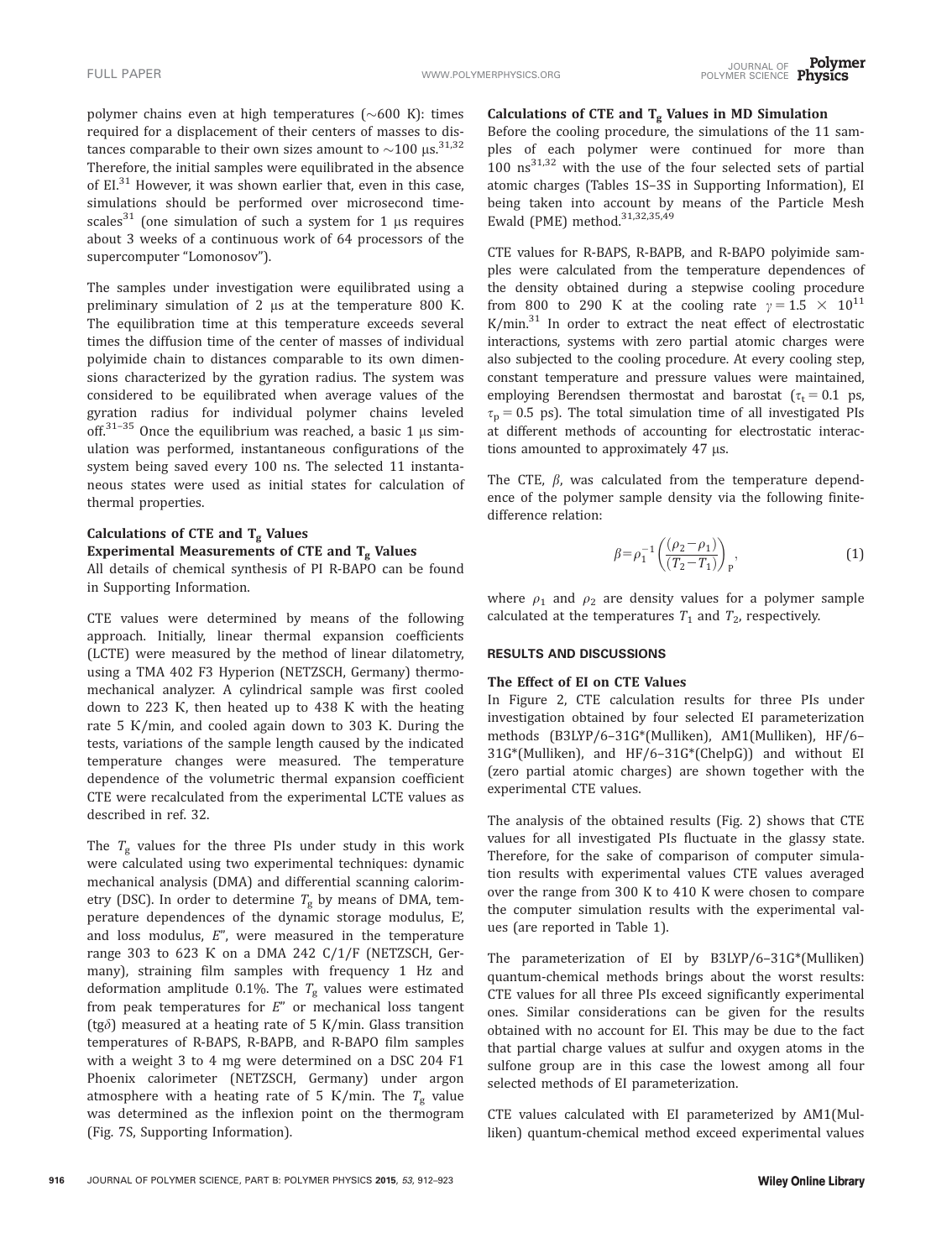for all three PIs, although the calculated CTE value for the PI R-BAPS is rather close to the experimental one. However, AM1(Mulliken) partial charges at sulfur and oxygen atoms of



the sulfone group are unrealistically high,  $+2.9$  and  $-0.9$ , respectively.<sup>36</sup>

The results obtained by the method HF/6–31G\*(ChelpG), do not reproduce the experimentally observed difference between CTE values for the three investigated PIs. However, this method provides CTE values most close to experimental ones for R-BAPB and R-BAPO PIs, containing no sulfone group in their chemical structures.

The method HF/6–31G\*(Mulliken) used to parameterize EI made it possible to calculate the most accurate CTE value for the PI R-BAPS. Moreover, this method, like the AM1(Mulliken) one, allows the relation between experimental CTE values for the three investigated PI to be reproduced qualitatively.

One of the advantages of the molecular dynamics method is the possibility to get insight into the dynamic properties of the systems under discussion. The study of the local orientation dynamics is of special interest for revealing links between the chemical structure of polymers and their glass transition temperatures. The corresponding results will be presented in our forthcoming publication. In the present work, the mobility of individual polyimide chains as a whole at temperatures above the glass transition temperature and the dependence of this mobility on the method of calculation of partial charges are explored. To this end, the time dependence of the mean square displacement of the center of mass  $\langle \Delta r_{\rm com}^2(t)\rangle$  of individual molecules of the studied polyimides (averaged over all molecules in a sample under study and over 11 initial configurations) was calculated at the temperature 600 K:

$$
\langle \Delta r_{\text{com}}^2(t) \rangle = \langle \left( \overrightarrow{r}(t_1) - \overrightarrow{r}(t_2) \right)^2 \rangle \tag{2}
$$

where  $\vec{r}(t_1)$  is the radius-vector of the center of mass of a selected molecule at the time moment  $t_1$ . The averaging was carried out over all time moments  $t_1$  and  $t_2$  differing by the value  $t=t_2-t_1$ . The results are presented in Figure 3. It is seen that  $<\!\!\Delta r_{\rm com}^2(t)>$  curves reach a diffusion regime after  $\sim\!\!40$  ns.

Comparing the data presented in Figure 3 with the CTE values (Table 1) leads to the following conclusion: smaller mobility of individual chains as a whole correlates with smaller CTE value. The use of rather high HF/6–31G\* (Mulliken) and AM1(Mulliken) partial charges at sulfur and oxygen atoms in the sulfone groups of PI R-BAPS enhances electrostatic interactions between polymer chains, decreasing their translational mobility and slowing down their diffusion. This fact is finally revealed in the calculated thermal properties.

FIGURE 2 Temperature dependences of CTE for R-BAPS (a), R-BAPB (b), and R-BAPO (c) PIs with EI parameterized by AM1(Mulliken) (open circles) HF/6–31G\* (Mulliken) (open triangles), B3LYP/ 6–31G\*(Mulliken) (open inverted triangles), HF/6–31G\*(ChelpG) (open diamonds) methods and without EI (black asterisks). Experimental CTE values are shown by black solid curves. Typical values of error bars are shown for HF/6-31G\*(ChelpG) method.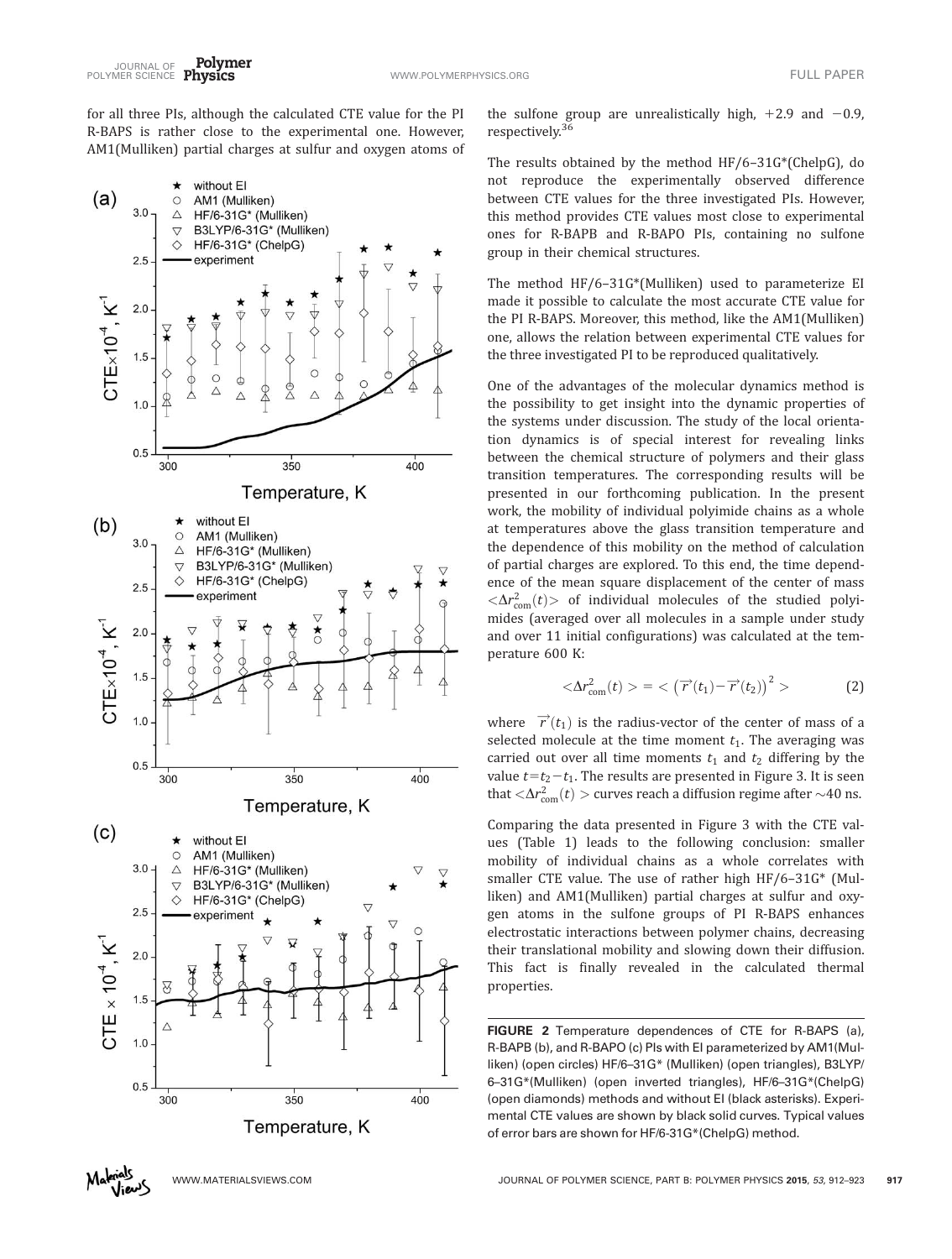TABLE 1 Averaged CTE Values in the Range 300 to 410 K for the Considered Polymers Below  $T_g$  Calculated with and Without EI

|                                                           | CTE $\times$ 10 <sup>4</sup> 1/K |        |        |  |
|-----------------------------------------------------------|----------------------------------|--------|--------|--|
| <b>Method of Calculation</b><br>of Partial Atomic Charges | <b>R-BAPS</b>                    | R-BAPB | R-BAPO |  |
| HF/6-31G* (Mulliken)                                      | 1.12                             | 1.39   | 1.46   |  |
| $HF/6-31G*$ (ChelpG)                                      | 1.66                             | 1.66   | 1.58   |  |
| AM1 (Mulliken)                                            | 1.30                             | 1.83   | 1.90   |  |
| B3LYP/6-31G* (Mulliken)                                   | 2.06                             | 2.27   | 2.26   |  |
| Without El                                                | 2.22                             | 2.20   | 2.31   |  |
| Experiment                                                | 0.90                             | 1.60   | 1.66   |  |

# The Effect of EI on Calculated  $T_g$  Values

A question arises on the reason for a large difference between CTE values for the PI R-BAPS calculated with EI parameterized with partial atomic charges provided by HF/ 6–31G\*(Mulliken) and HF/6–31G\*(ChelpG) methods. To answer this question, we calculated glass transition temperatures and compared the results with the corresponding experimental data.

In Table 2, experimental  $T_g$  values obtained by various methods are presented. All the data involved into these calculations (temperature dependences of the loss modulus  $(E'')$ , mechanical loss tangent (tg $\delta$ ), and specific heat capacity) are presented in the Supporting Information (Figs. 5S–7S).

The analysis of the data presented in Table 2 shows that all three experimental methods provide close  $T_g$  values. For the investigated PIs, the following qualitative relation is observed:

$$
T_g^{\text{R-BAPS}} > T_g^{\text{R-BAPB}} > T_g^{\text{R-BAPO}}.
$$
 (3)

In order to determine  $T_{\rm g}$  values from the results of the computer simulations, temperature dependences of the density  $\rho(T)$  were built for all three PIs (without EI and with EI parameterized by HF/6–31G\*(Mulliken) and HF/6– 31G\*(ChelpG) partial atomic charges). The  $T_g$  was calculated as the crossing point of two straight lines, approximating  $\rho(T)$  at high and low temperatures (Fig. 4).

The results reported in Figure 4(a) evidence that the  $T_{\rm g}$  values calculated with no account for EI have almost the same value of  $T_g = 470 \pm 8$  K for all investigated PIs. These data agree well with our previous studies $31,32$  where it was shown that EI should be taken into account for  $T_{\rm g}$  values of R-BAPS and EXTEM<sup>™</sup> PIs to be correctly calculated.

The analysis of the results obtained with EI parameterized by HF/6–31G\*(Mulliken) partial atomic charges [Fig. 4(b)] shows that, for the chosen cooling rate, the system cooling procedure should be carried out in the temperature range from 800 to 290 K. $^{32}$  This is caused by the fact that the temperature dependence of the density  $\rho(T)$  for the PI R-BAPO in the range from 290 to 600 R lies above that for the polyi-



mide R-BAPB, leading to a wrong relation between  $T_{\rm g}$  values for these polyimides due to an incorrect approximation of  $\rho(T)$  in the high-temperature range. At temperatures above

FIGURE 3 Time dependence of the mean square displacement  $\langle\Delta r_{\rm com}^2(t)>$  for the center of mass of R-BAPS (a), R-BAPB (b), and R-BAPO (c) PIs chain with EI parameterized by AM1(Mulliken) (gray dashed line) HF/6–31G\* (Mulliken) (gray solid line), B3LYP/6–31G\*(Mulliken) (gray dotted line), HF/6–31G\*(ChelpG) (gray dash dot line) methods and without EI (black solid line)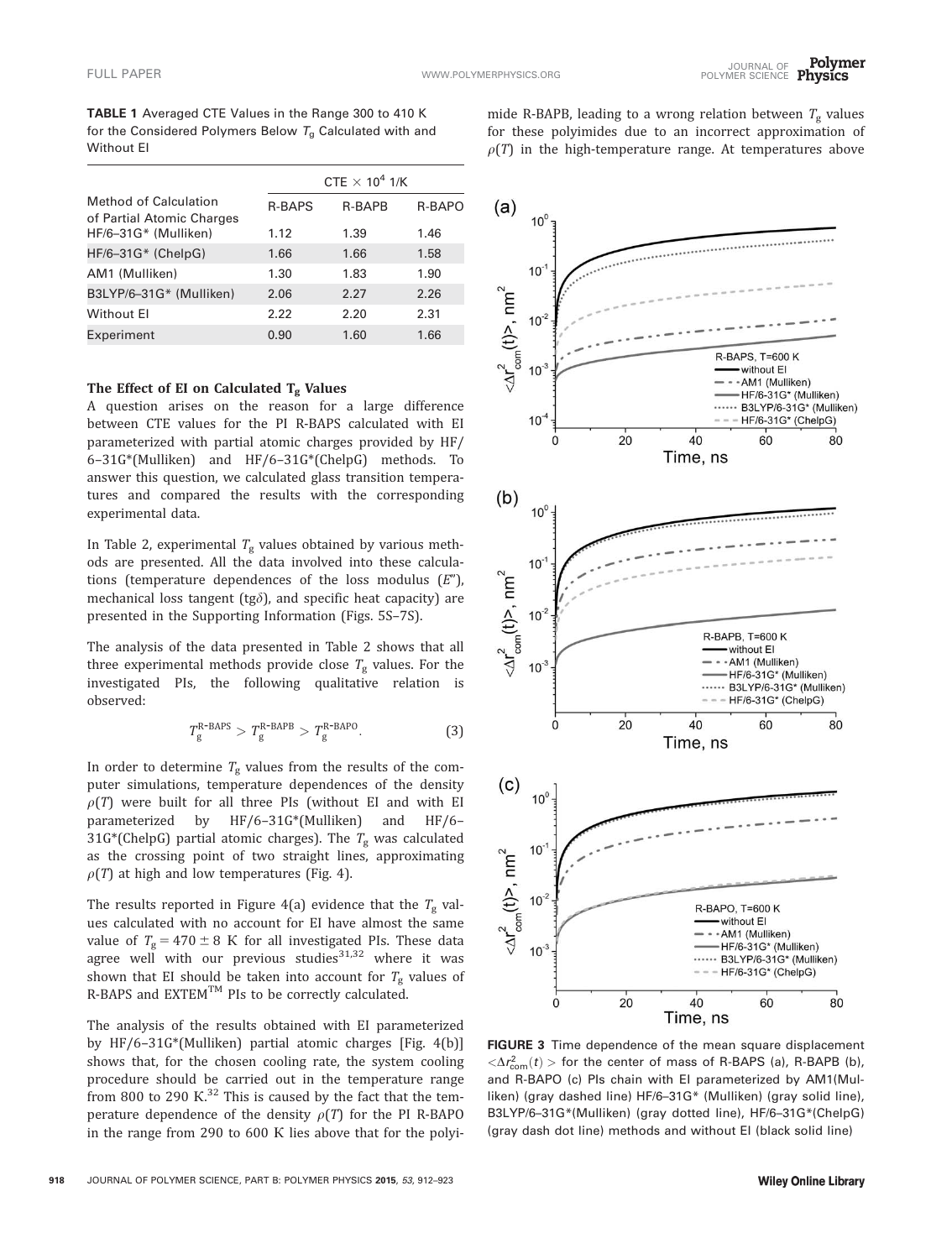**TABLE 2** Values of  $T_g$  Measured by Different Experimental Methods

|               |               | <b>Experimental Values</b> |                |
|---------------|---------------|----------------------------|----------------|
| Polymer       | $T_a$ (E"), K | $T_a(t_a\delta)$ , K       | $T_a$ (DSC), K |
| R-BAPO        | 450           | 455                        | 462            |
| R-BAPB        | 478           | 482                        | 485            |
| <b>R-BAPS</b> | 496           | 499                        | 499            |

600 K, the density value for R-BAPO is below that for R-BAPB [Fig. 4(b)]. Moreover, it should be stressed that HF/ 6–31G\*(Mulliken) parameterization of EI, in contrast to HF/ 6–31G\*(ChelpG) [Fig. 4(c)], allows the relation between experimental  $T_{\rm g}$  values for all three PIs to be reproduced correctly by computer simulations.

Extrapolation of the simulated  $T_g$  values to the experimental cooling rates represent a special interest; for HF/6– 31G\*(Mulliken) parameterization of EI after such extrapolation we can reproduce<sup>32</sup> an excellent agreement of simulated  $T_{\rm g}$  value with the experimental value for R-BAPS PI.

Thus, it was found that only the HF/6–31G\*(Mulliken) approach for parameterization of electrostatic interactions allows reproducing the thermal properties of the considered PIs without changes of other force field parameters. However, an enhancement of electrostatic interactions due to the presence of rather high partial charges may affect some force field parameters, in particular, internal rotation barrier values implemented into the torsional potentials. $50,51$  Therefore, the influence of changes of EIs on the parameters that describe torsional angles in Gromos53a5 force field was additionally studied.

To analyze the effect of EI parameterization on structural properties of thermoplastic polyimides and to reveal the mechanism of changes in thermal properties of PIs occurred upon introducing sulfone groups into their repeat units, pair distribution functions  $g_{AB}(r)$  for sulfur atoms of sulfone groups of the PI R-BAPS repeat unit were calculated (partial charges at the atoms of sulfone groups are the most sensitive to a particular method of the electron density distribution analysis). The pair distribution function was calculated via the following equation:

$$
g_{AB}(r) = \frac{1}{N_A \rho_B} \sum_{i \in A}^{N_A} \sum_{j \in B}^{N_B} \frac{\delta(r_{ij} - r)}{4\pi r^2},
$$
 (4)

where  $\rho_B$  is the average density of type B atoms around atoms A,  $N_A$  and  $N_B$  are the numbers of atoms A and B components, respectively,  $r_{ij}$  is the distance between two atoms of A and B components,  $\delta$  is the Kronecker symbol.

Of special interest is the question why the  $HF/6-31G^*$ (ChelpG) parameterization of EI interactions is inferior with respect to the HF/6–31G\* (Mulliken) one. In Figure 5, the results of calculations of  $g_{s-s}(r)$  pair distribution function for both EI parameterization methods at temperatures 800 K (melt) and 290 K (glass) are presented.



FIGURE 4 Temperature dependences of the density for three PIs under investigation during the cooling procedure from 800 to 290 K without EI (a) and with EI parameterized by HF/6–31G\*(Mulliken) (b) and HF/6–31G\*(ChelpG) (c) partial atomic charges. The error in the calculated  $T_a$  values for all investigated PIs obtained with all three indicated EI parameterizations was  $\sim$ 8 K.

The obtained results for the selected EI parameterization methods (Fig. 5) show that at high temperatures ( $T = 800 \text{ K}$ ) only one well-pronounced maximum of the pair distribution

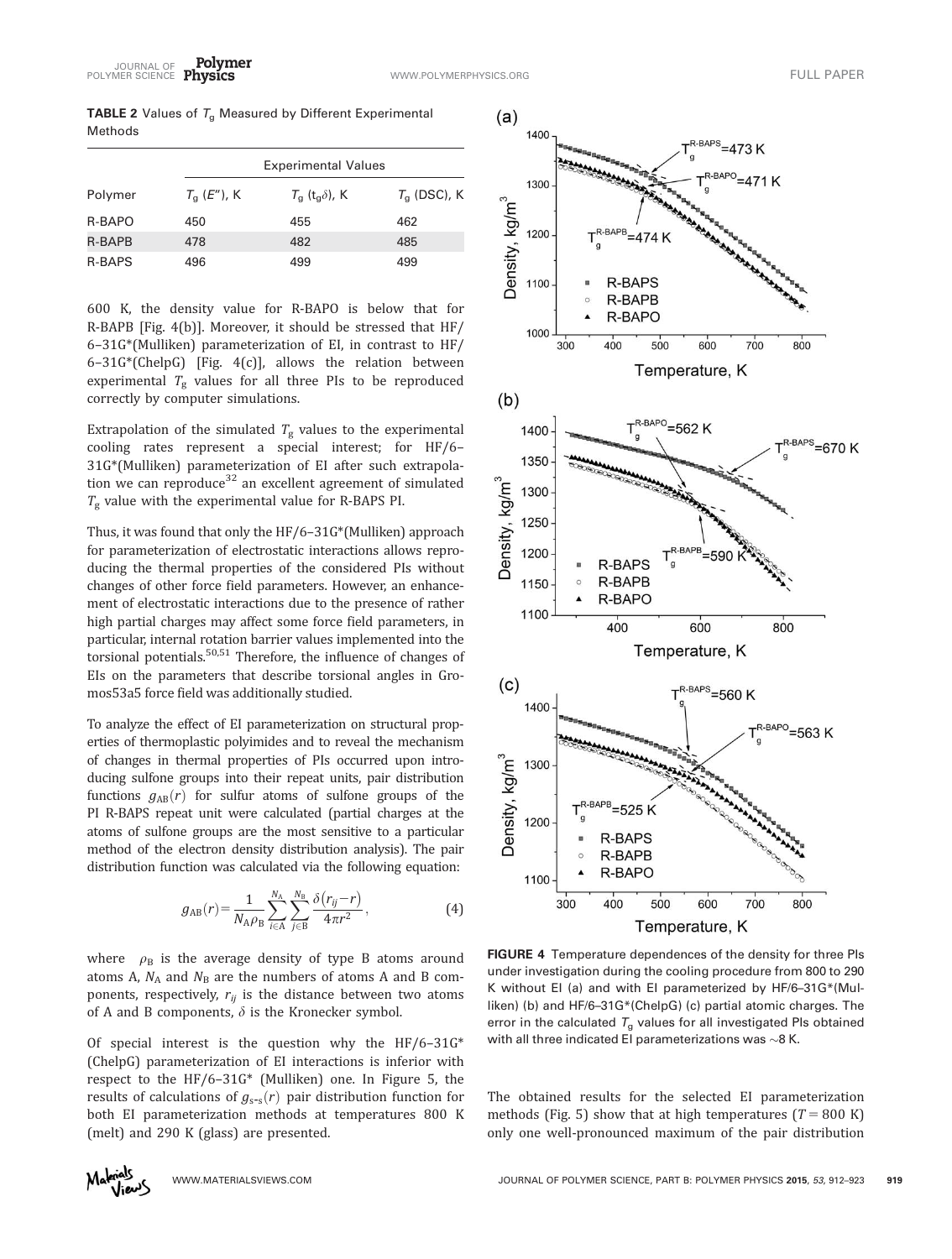

**FIGURE 5** Pair distribution function  $g_{s-s}(r)$  calculated between sulfur atoms for PI R-BAPS at  $T = 800$  K (a) and  $T = 290$  K (b) without EI and with EI parameterized by HF/6–31G\* (Mulliken) and HF/6–31G\*(ChelpG) methods.

function is observed which is typical for liquids. However, the positions and heights of the maxima do not coincide for different EI parameterization methods. The shortest distance between sulfur atoms is observed for systems without EI. Positions of the maxima for systems with HF/6–31G\* (Mulliken) and HF/6–31G\* (ChelpG) parameterized EI are almost the same, but the maximum of the pair distribution function is higher for the former than for the latter case.

At temperatures below  $T_g$  (T = 290 K), multiple maxima are observed in the radial distribution for the system with HF/ 6–31G\* (Mulliken) parameterized EI, indicating the presence of a spatial ordering of sulfur atoms. The formation of stable three-dimensional structures of sulfur atoms may reflect a molecular mechanism responsible for an increase of the glass transition temperature for PI R-BAPS as compared with the other two investigated polyimides: the presence of polar

sulfone groups results in an additional structural ordering due to an essential contribution of dipole-dipole interactions.

A much better agreement of the calculated thermal properties with the experimental data for the HF/6–31G\* (Mulliken) parameterization of EI implies that this method of calculation of partial atomic charges is the most adequate for the selected force field. However, for partial atomic charges to be included into a force field, a revision of all remaining interaction parameters, first of all those related to internal rotations, is often required.

The distribution of torsion angles may be recalculated directly from computer simulations both for systems with HF/6–31G\* (Mulliken) atomic charges and without accounting for EIs. The torsional potential for a dihedral angle in the Gromos 53a5 force field is described by a simple periodic function:  $40,41$ 

$$
U(\varphi) = k_{\text{dih}} (1 + \cos (n\varphi - \varphi_s)), \tag{5}
$$

where  $k_{\text{dih}}$  is the force constant,  $\varphi_{\text{s}}$  is an equilibrium value of the torsional angle, and  $n$  is the parameter that defines the number of potential barriers. It should be noted that using this kind of potential makes it possible to reproduce correctly only internal rotations with equal heights of all energy barriers.

To analyze the influence of partial charges, we recalculated the distribution  $P(\varphi)$  for different torsional angles of the considered systems with and without electrostatic interactions for the well-equilibrated samples with the use of the GROMACS routine g\_angle. The resulting distributions were compared with those provided by the original force field. To recalculate the original  $P(\varphi)$  from the potential energy, (5) the Boltzmann inversion method was used:

$$
P(\varphi) = Z^{-1} \exp[-\beta U(\varphi)],\tag{6}
$$

where  $Z = \int_{-180}^{180} \exp[-\beta U(\varphi)] d\varphi$  is the partition function,  $\beta = 1/k_B T$ , Boltzman constant is defined as  $k_B=8.314 \cdot 10^{-3}$ kJmol<sup>-1</sup>K<sup>-1</sup> in the units used in GROMACS package.<sup>40,41</sup> The final distribution  $P(\varphi)$  is normalized by following manner:

$$
\int_{-180}^{180} P(\varphi) d\varphi = 1.
$$
 (7)

A typical comparison of the results for most important torsional angles (Fig. 6), involving rather polar sulfone groups in R-BAPS polyimide, are shown in Figure 7 at  $T = 800$  K (for others considered distributions, the results were found to be qualitatively the same).

As it is shown in Figure 7, the accounting for electrostatic interactions leads to negligible changes in the calculated torsional angle distribution as compared with that for the system without partial charges. However, both mentioned distributions are clearly distinguished from the original one provided by the force field. This may be due to the fact that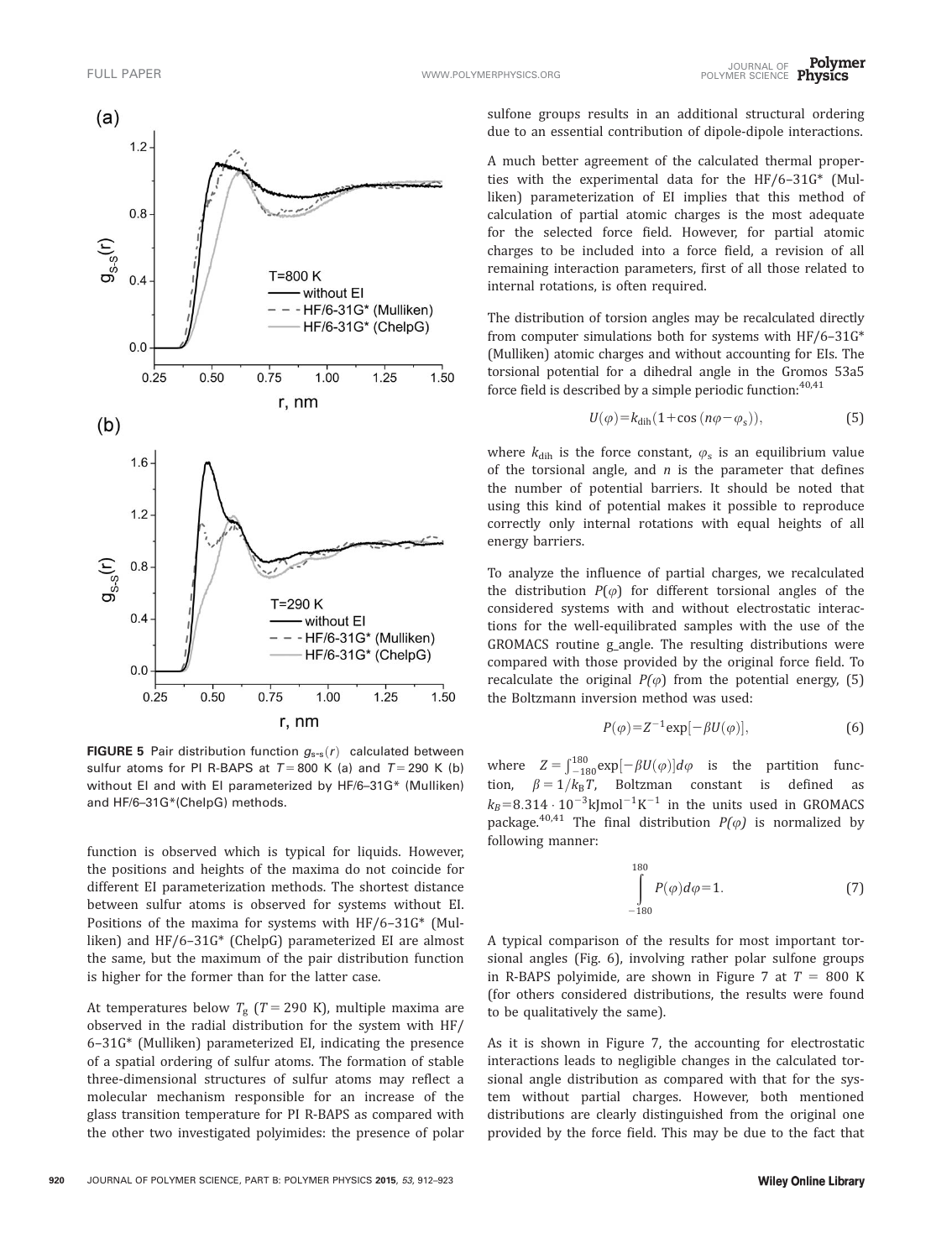Polymer JOURNAL OF TULL PAPER<br>POLYMER SCIENCE Physics The Contract of the Communication of the Contract of the Contract of Tull Paper



FIGURE 6 Torsional angles related to the highest charges of the sulfone group in a R-BAPS polyimide.

the Gromos53a5 force field is not initially designed for bulk polymer systems so that the observed effect is caused by an essential contribution of volume interactions. A detailed study of the effect of the molecular weight of PIs on their thermal properties is currently in progress, and the results will be published in forthcoming papers. Fortunately, the positions of  $P(\varphi)$  maxima are virtually unaffected by the consideration of the electrostatic interactions.

Many authors have reported that using the  $HF/6-31G^*$ approach for the parameterization of EIs is not suitable even for simplest polymers as polyethylene. The fact that the Mulliken scheme of the calculation of partial charges combined with this approach provides the best results for the calculated thermal properties could be explained as followings. If a polarizable force field is not used for PIs, often charge rescaling schemes have been shown to be successful, for example for ionic liquids.<sup>52</sup> Sometimes, Mulliken charges may be interpreted as rescaled real charges. Another explanation may be based on an occasional proximity of gasphase Mulliken partial charges to 'real' charges in the bulk phase. Moreover, partial charges may affect not only torsional parameters but also Lennard-Jones ones. However, verification of these ideas needs additional resourceconsuming simulations which will be carried out in the future. According to the obtained results, it can be concluded that increasing the level of quantum-chemical calculations of partial atomic charges to parameterize electrostatic interactions in the studied thermoplastic PIs with polar groups is not necessarily accompanied by an improvement of the reproduction of corresponding experimental thermal properties, since the force field as a whole may get unbalanced and needs to be readjusted.



**FIGURE 7** Averaged distribution  $P(\varphi)$  of torsional angles shown in Figure 6.

Thus, an importance of electrostatic interactions for a correct reproduction of thermal properties of the studied PIs was established (Table 3) which is helpful for a better understanding of structure-properties relationships for thermoplastic polymers. Correlations between the density, energy of electrostatic interactions and  $T_{\rm g}$  values for the considered PIs were found. It was shown that an increase in the chain flexibility, which is accompanied by a certain decrease in  $T_{\rm g}$ , is less important than an increase in electrostatic interactions, as it is highlighted in Table 3.

# **CONCLUSIONS**

In the present work, multi-scale computer simulations, combining molecular dynamics on a microsecond time scale with quantum-chemical calculations, were performed with the aim to parameterize EI in the Gromos53a5 force field for investigations of the thermal properties of heterocyclic polymers.

The performance of four selected EI parameterization methods was evaluated by the quality of the reproduction of experimental CTE values for R-BAPS, R-BAPB, and R-BAPO PIs in their glassy states by the atomistic MD simulation method. Surprisingly, a reasonable qualitative agreement between CTE values for the three PIs and a quantitative agreement with the

**TABLE 3** Average Values of the Persistence Length( $\langle$ a>).<sup>34,36</sup> Calculated  $T_{q}$  Values, Energies of Electrostatic Interactions  $E_{\text{Coulomb}}$  and Densities of the Studied PIs at  $T = 800$  K

| PI            | $\langle a \rangle$ (nm) | $T_a$ (K) Simulated/<br>Experimental<br>Value | $E_{\text{Coulomb}}$<br>(kJ/mol) | Density<br>(kg/m <sup>3</sup> ) |
|---------------|--------------------------|-----------------------------------------------|----------------------------------|---------------------------------|
| <b>R-BAPS</b> | 0.99                     | 670/496                                       | 821.0                            | 1271.6                          |
| <b>R-BAPB</b> | 1.32                     | 590/478                                       | 165.6                            | 1167.1                          |
| <b>R-BAPO</b> | 1.17                     | 562/450                                       | $-1531.6$                        | 1150.9                          |

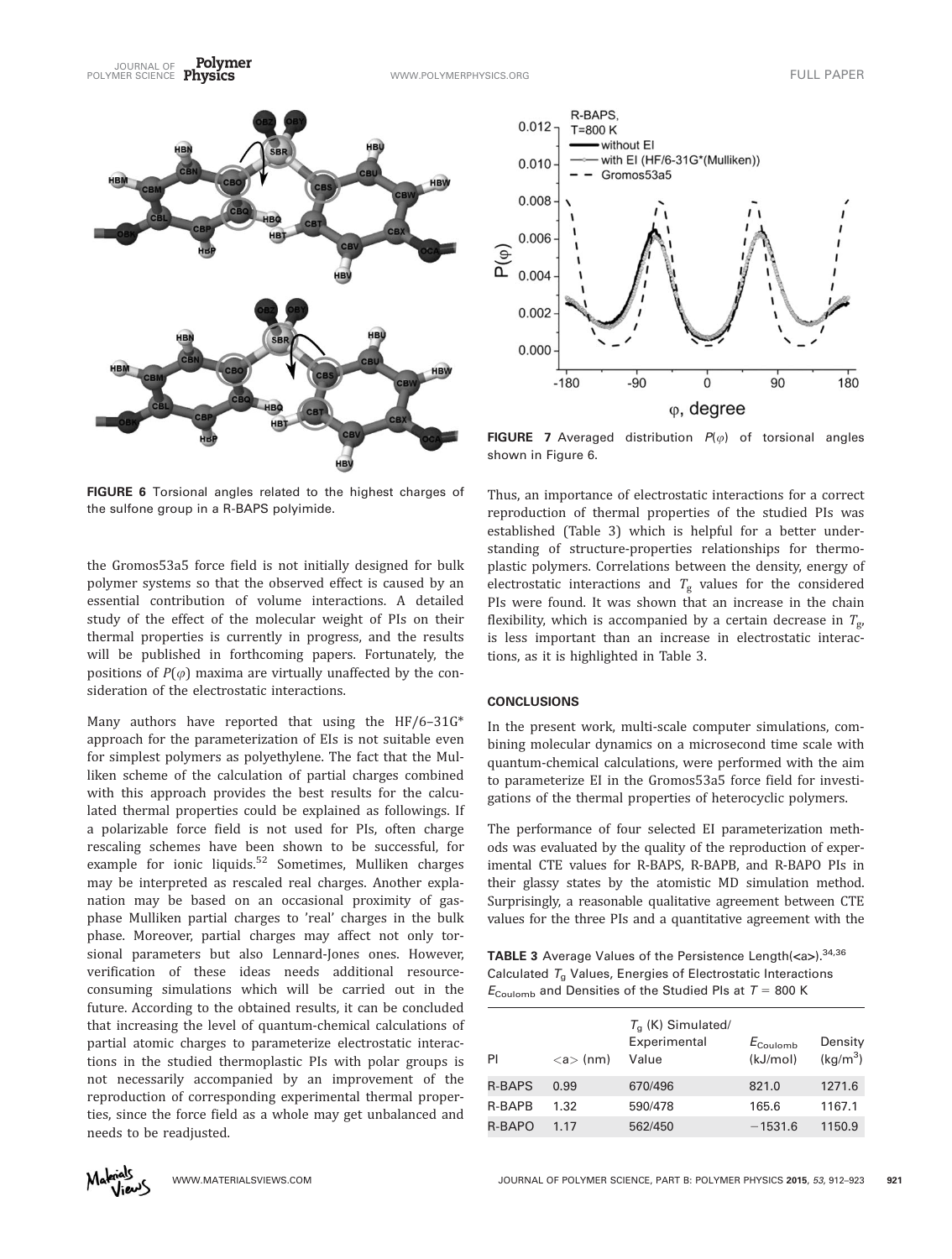experimental data was achieved when EI were parameterized using the HF/6–31G\*(Mulliken) method for the calculation of atomic partial charges instead of using a more exact ChelpG approach. Moreover, using HF/6-31G\*(Mulliken) allowed a confirmation of the experimentally observed qualitative relation  $T_g^{\text{R-BAPS}} > T_g^{\text{R-BAPB}} > T_g^{\text{R-BAPO}}$ . Computer simulations without EI showed identical values of  $CTE$   $(CTE_{R-BAPS}^{SIM} =$  $CTE_{R-BAPB}^{SIM} = CTE_{R-BAPO}^{SIM}$  and  $T_{gR-BAPS}^{SIM} = T_{gR-BAPB}^{SIM} = T_{gR-BAPO}^{SIM}$ contradicting experimental data. These results provide reasons to state that sulfone groups introduced into the diamine component of PIs cause rather strong intra- and intermolecular EI which may essentially improve polyimide thermal properties.

It should also be noted that the HF/6–31G\*(Mulliken) method of the calculation of partial atomic charges is superior with respect to HF/6–31G\*(ChelpG) one in the degree of reproduction of experimental data, despite the fact that the latter belongs to the most accurate methods of ESP surface calculation. Probably, using of HF/6–31G\*(ChelpG) approach needs additional fine tuning of others force field parameters.

### ACKNOWLEDGMENTS

This study has been supported by the Russian Ministry of Education and Science within State Contract No. 14.Z50.31.0002. The simulations were carried out with the use of the computational resources of the Institute of Macromolecular Compounds, Russian Academy of Sciences, and the Chebyshev and Lomonosov supercomputers at Moscow State University. The work was partially supported by the Government of the Russian Federation (Grant 074-U01) (A.V. Yakimansky). The authors are grateful to Nikolay Perov (Enikolopov Institute of Synthetic Polymeric Materials, Russian Academy of Sciences) for the help in the LCTE measurements.

#### REFERENCES AND NOTES

1 M. I. Bessonov, M. M. Koton, V. V. Kudryavtsev, L. A. Laius, Polyimides—Thermally Stable Polymers; Plenum: New York, 1987.

2 M. K. Ghosh, K. L. Mittal, Polyimides: Fundamentals and Applications; Marcel Dekker: New York, 1996.

3 D.-J. Liaw, K.-L. Wang, Y.-C. Huang, K.-R. Lee, J.-Y. Lai, C.-S. Ha, Prog. Polym. Sci. 2012, 37, 907–974.

4 T. Yasuda, S. Nakamura, Y. Honda, K. Kinugawa, S.-Y. Lee, M. Watanabe, ACS Appl. Mater. Interfaces 2012, 4, 1783–1790.

5 Y. Dai, M. D. Guiver, G. P. Robertson, Y. S. Kang, K. J. Lee, Macromolecules 2003, 36, 6807–6816.

6 S. Neyertz, D. Brown, A. Douanne, C. Bas, N. D. Albe, J. Phys. Chem. B 2002, 106, 4617–4631.

7 R. Pan, X. Liu, A. Zhang, Y. Gu, Comput. Mater. Sci. 2007, 39, 887–895.

8 M. Hegde, U. Lafont, B. Norder, S. J. Picken, E. T. Samulski, M. Rubinstein, T. Dingemans, Macromolecules 2013, 46, 1492–1503.

9 V. E. Yudin, V. M. Svetlichnyi, G. N. Gubanova, A. L. Didenko, T. E. Sukhanova, V. V. Kudryavtsev, S. Ratner, G. Marom, J. Appl. Polym. Sci. 2002, 83, 2873–2882.

10 V. E. Yudin, V. M. Svetlichnyi, A. N. Shumakov, D. G. Letenko, A. Y. Feldman, G. Marom, Macromol. Rapid Commun. 2005, 26, 885–888.

11 V. E. Yudin, G. M. Divoux, J. U. Otaigbe, V. M. Svetlichnyi, Polymer 2005, 46, 10866-10872.

12 M. J. M. Abadie, A. L. Rusanov, Practical Guide to Polyimides; Smithers Rapra Technology Limited: Shawbury, 2007.

13 D. Hofmann, L. Fritz, J. Ulbrich, D. Paul, Comput. Theor. Polym. Sci. 2000, 10, 419-436.

14 S. Neyertz, D. Brown, Macromolecules 2004, 37, 10109-10122.

15 S. Neyertz, Macromol. Theor. Simul. 2007, 16, 513–524.

16 S. Pandiyan, D. Brown, S. Neyertz, N. F. A. van der Vegt, Macromolecules 2010, 43, 2605–2621.

17 E. Pinel, D. Brown, C. Bas, R. Mercier, N. D. Albe, S. Neyertz, Macromolecules 2002, 35, 10198–10209.

18 Y. Yani, M. H. Lamm, Polymer 2009, 50, 1324-1332.

19 P. V. Komarov, Y.-T. Chiu, S.-M. Chen, P. Reineker, Macromol. Theor. Simul. 2010, 19, 64–73.

20 P. V. Komarov, I. V. Mikhailov, Y.-T. Chiu, S.-M. Chen, P. G. Khalatur, Macromol. Theor. Simul. 2013, 22, 187–197.

21 M. Heuchel, D. Hofmann, Desalination 2002, 144, 67–72.

22 J. Xia, S. Liu, P. K. Pallathadka, M. L. Chng, T.-S. Chung, Ind. Eng. Chem. Res. 2010, 49, 12014–12021.

23 D. Hofmann, L. Fritz, J. Ulbrich, C. Schepers, M. Bo, Macromol. Theor. Simul. 2000, 327, 293–327.

24 D. Qi, J. Hinkley, G. He, Model. Simul. Mater. Sci. Eng. 2005, 13, 493–507.

25 S.-H. Tzeng, J.-L. Tsai, J. Reinf. Plast. Compos. 2011, 30, 922– 931.

26 J.-S. Gao, S.-C. Shiu, J.-L. Tsai, J. Compos. Mater. 2012, 47, 449–458.

27 D. Young, Computational Chemistry: A Practical Guide for Applying Techniques to Real World Problems; John Wiley & Sons: New York, 2004.

28 J. B. Foresman, A. E. Frisch, Exploring Chemistry with Electronic Structure Methods; Gaussian Inc.: Pittsburgh, 1996.

29 A. V. Lyulin, M. A. J. Michels, Macromolecules 2002, 35, 1463–1472.

30 A. V. Lyulin, N. K. Balabaev, M. A. J. Michels, Macromolecules 2002, 36, 8574–8575.

31 S. V. Lyulin, A. A. Gurtovenko, S. V. Larin, V. M. Nazarychev, A. V. Lyulin, Macromolecules 2013, 46, 6357–6363.

32 S. V. Lyulin, S. V. Larin, A. A. Gurtovenko, V. M. Nazarychev, S. G. Falkovich, V. E. Yudin, V. M. Svetlichnyi, I. V. Gofman, A. V. Lyulin, Soft Matter 2014, 10, 1224-1232.

33 S. G. Falkovich, S. V. Lyulin, V. M. Nazarychev, S. V. Larin, A. A. Gurtovenko, N. V. Lukasheva, A. V. Lyulin, J. Polym. Sci. Part B: Polym. Phys. 2014, 52, 640-646.

34 V. M. Nazarychev, S. V. Larin, N. V. Lukasheva, A. D. Glova, S. V. Lyulin, Polym. Sci. Ser. A 2013, 55, 570–576.

35 S. V. Larin, S. G. Falkovich, V. M. Nazarychev, A. A. Gurtovenko, A. V. Lyulin, S. V. Lyulin, RSC Adv. 2014, 4, 830–844.

36 S. V. Lyulin, S. V. Larin, A. A. Gurtovenko, N. V. Lukasheva, V. E. Yudin, V. M. Svetlichnyi, A. V. Lyulin, Polym. Sci. Ser. A 2012, 54, 631–643.

37 C. Oostenbrink, A. Villa, A. E. Mark, W. F. van Gunsteren, J. Comput. Chem. 2004, 25, 1656–1676.

38 D. Brown, The gmq User Manual Version 5; 2013. Available at: [http://www.lmops.univ-savoie.fr/brown/gmq.html.](http://www.lmops.univ-savoie.fr/brown/gmq.html) Accessed on 20 March, 2015.

39 M. Clark, J. Comput. Chem. 1989, 10, 982-1012.